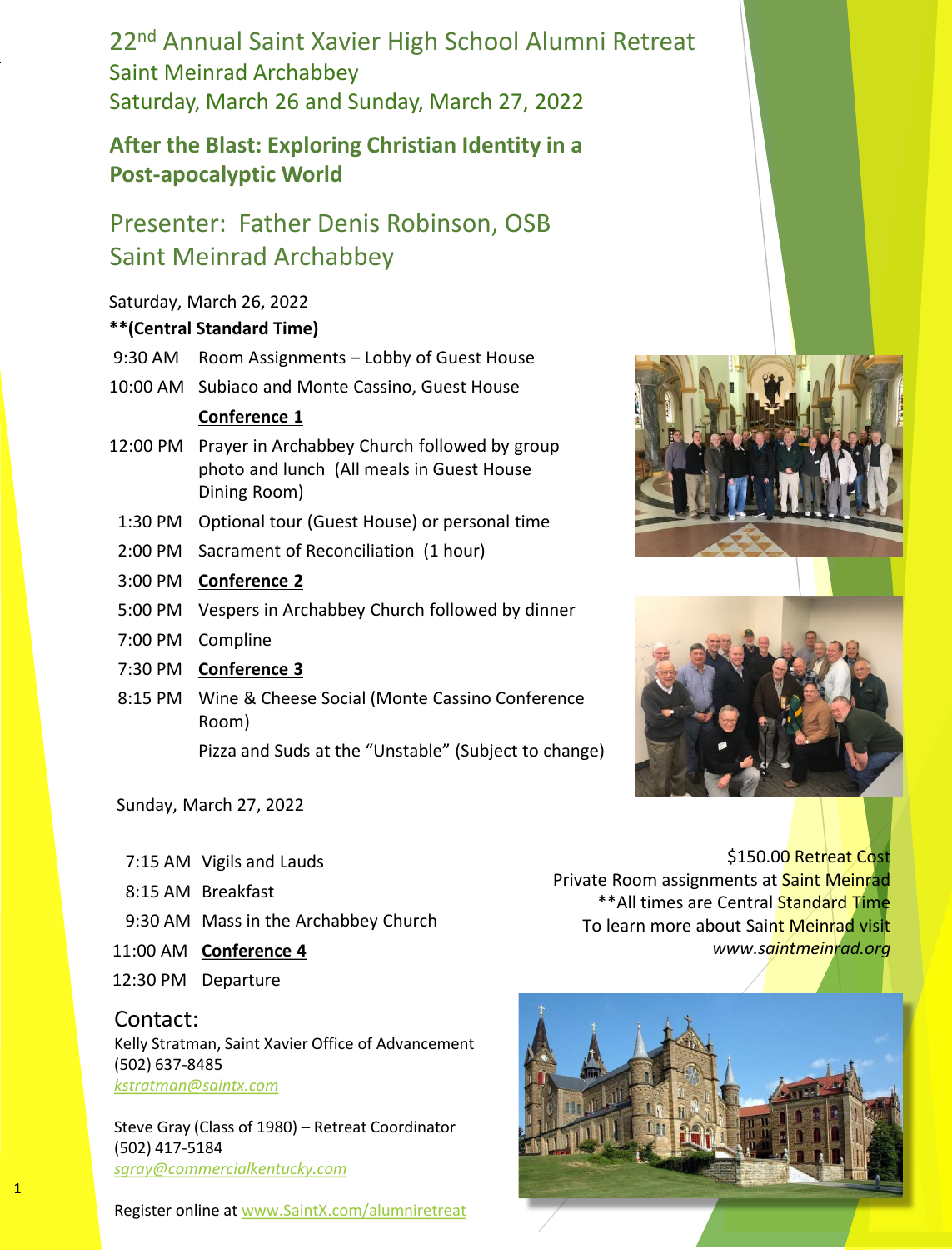## **FR. DENIS ROBINSON, OSB**



Appointed by Archabbot Justin DuVall, OSB, following the recommendation of the School's Board of Trustees, Fr. Denis Robinson, OSB, became the 14th presidentrector of Saint Meinrad Seminary and School of Theology on June 1, 2008.

Since 2007, Fr. Denis served as assistant professor of systematic theology and executive assistant to the president-rector at Saint Meinrad School of Theology. In 2007, he was named subprior (third in leadership) of the monastic community.

Fr. Denis was born Sidney Lynn Robinson on August 13, 1962, in Iuka, Mississippi. He attended Saint Meinrad College and School of Theology, earning a bachelor's degree in philosophy in 1989 and a Master of Divinity in 1993.

From 1993-97, he was parochial vicar for the Cathedral of the Immaculate Conception in Memphis, TN.

He joined the Saint Meinrad monastery on August 6, 1997 and professed his solemn vows on August 15, 2000.

From 1997-2001, Fr. Denis was director of continuing education and permanent deacon formation and adjunct instructor in systematic theology for the School of Theology. He then attended the Catholic University of Louvain, Belgium, where he received a master's degree in theology in 2002, a licentiate in sacred theology in 2003, and doctorates in sacred theology and philosophy in 2007. From 2002-05, Fr. Denis was also a member of the editorial board of Louvain Studies and coordinator of a faculty research project, "Orthodoxy: Process and Product."

He is a member of the American Academy of Religion, American Catholic Historical Association, Venerable John Henry Newman Association, Catholic Theological Society of America and the American Benedictine Academy.

Fr. Denis is the author of numerous articles and has contributed to several theological texts. He is the editor of *Sacerdos in Aeternum: Reflections on the Priesthood Today* and co-editor of *Theology and Religious Pluralism*.